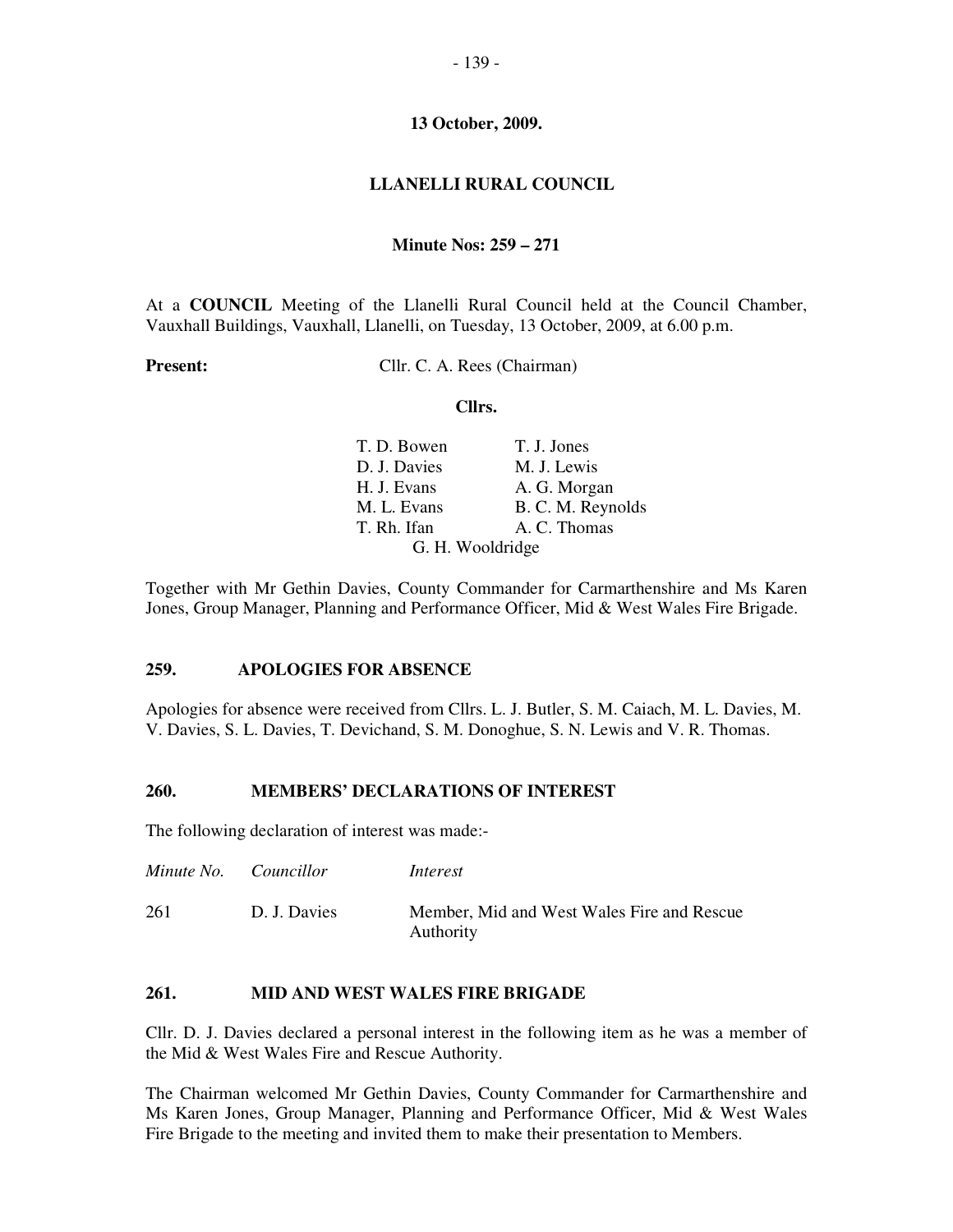Ms Jones informed Members via the aid of a Powerpoint presentation of the risk reduction planning programme in place for the Mid and West Wales Fire Rescue Authority.

The presentation covered the following subject areas:

Fire Service Modernisation; The Welsh Assembly Government's role and stance over risk reduction planning; How risk was considered and assessed; Safer public buildings and businesses; Reducing risk on the road; Reducing the risk from arson; Youth work and education; Response, staff safety and resilience; Strategic Plan elements covering the period 2010-2015; Community Consultation; and The annual action plan priorities for 2010 – 2011.

There then followed a question and answer session on the points raised during the presentation and Members congratulated the Fire and Rescue Authority for the important work that it did in the local community.

Thereupon, the Chairman thanked Mr Gethin Davies, County Commander for Carmarthenshire and Ms Karen Jones, Group Manager, Planning and Performance Officer, Mid & West Wales Fire Brigade for attending and they thereupon withdrew from the meeting.

# **262. CONFIRMATION OF MINUTES**

**RESOLVED** that the following Minutes (copies of which had been previously circulated to Members) be confirmed and signed as a true record of proceedings:-

| Council                                   | 8 September, 2009  |
|-------------------------------------------|--------------------|
| <b>Recreation and Welfare Committee</b>   | 15 September, 2009 |
| Policy and Resources Committee            | 16 September, 2009 |
| Planning and Liaison Committee            | 21 September, 2009 |
| Finance and General Purposes Committee    | 23 September, 2009 |
| <b>Community Development Grants Panel</b> | 24 September, 2009 |
| Planning and Liaison Committee            | 12 October, 2009   |

### **263. LLANELLITOWN.COM - MEMBERSHIP**

Further to Minute No. 247, it was

**RESOLVED** that the following Finance and General Purposes Committee's recommendation be accepted:-

"RECOMMENDED that the Council become a member of Llanellitown.com".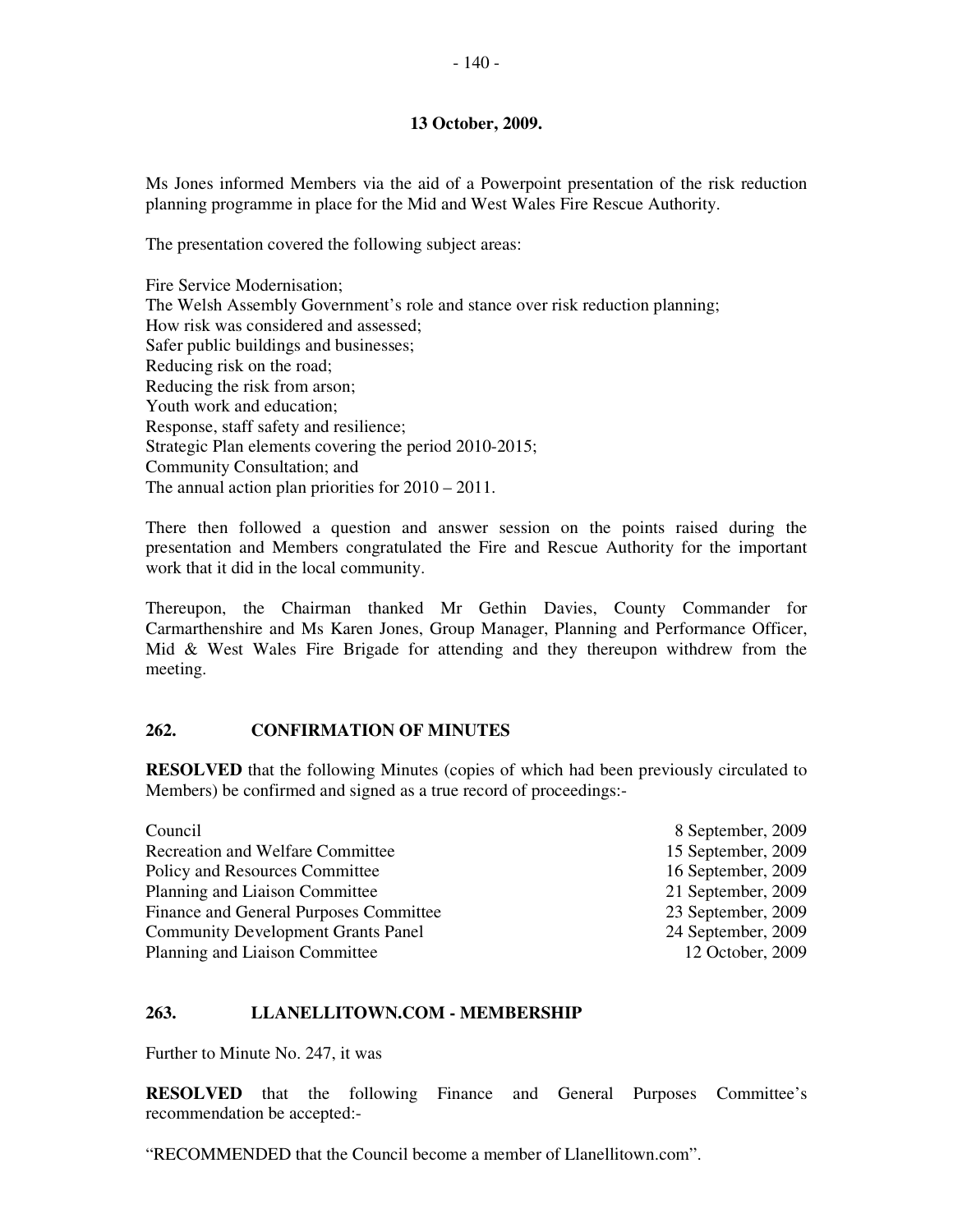# **264. NATIONAL ASSOCIATION OF COUNCILLORS (NAC)**

Further to Minute No. 447 (10 February, 2009), correspondence was received from the General Secretary, NAC stating that the NAC, in response to this Council's request to reduce member councils' budget costs by not having to repeatedly send delegates to numerous conferences throughout the year, was prepared to examine different ways of delivery and disseminating conference topics and information.

The writer stated that the NAC's Executive Committee had agreed to look at a method suggested by this Council for the NAC's conference programme for 2009 – 2010 that would include multi topics and putting presentations on the NAC's website and that this would take effect from the Annual General Meeting to be held on 13 – 15 November in Glasgow.

**RESOLVED** that the information be noted with pleasure.

# **265. COUNCIL STANDING ORDERS AND FINANCIAL REGULATIONS**

Further to Minute No. 206, Members considered the Clerk's report on standing orders and financial regulations (copies of which had been previously circulated). Appended to the report were new and revised copies of standing orders and financial regulations based on model sets provided by the Society of Local Council Clerks.

Following discussion, it was

**RESOLVED** that the Clerk's report be accepted and that the standing orders and financial regulations be received and adopted.

# **266. SEALING OF DOCUMENTS**

**RESOLVED** that the Chairman and Clerk be authorised to affix the Council's seal in order to engross the Deed of Assignment prepared to facilitate the novation of the Training Department's Workbased Learning contact to Neath Port Talbot College.

# **267. EXTERNAL EVENTS**

Members having received invitations for the Council to be represented at the following, it was

# **RESOLVED** that

- (1) Carmarthenshire County Council Annual Standards Committees Conference, Cardiff – 14 – 15 October, 2009 – that the information be noted;
- (2) Llanelli Town Council Joint Meeting 'Water Quality Problems Carmarthen Bay, Loughor and Three Rivers Estuaries' – Town Hall, Llanelli – 15 October, 2009 – that respective authorisation be given to Cllrs. T. D. Bowen, H. J. Evans, B. C. M. Reynolds and the Clerk to attend;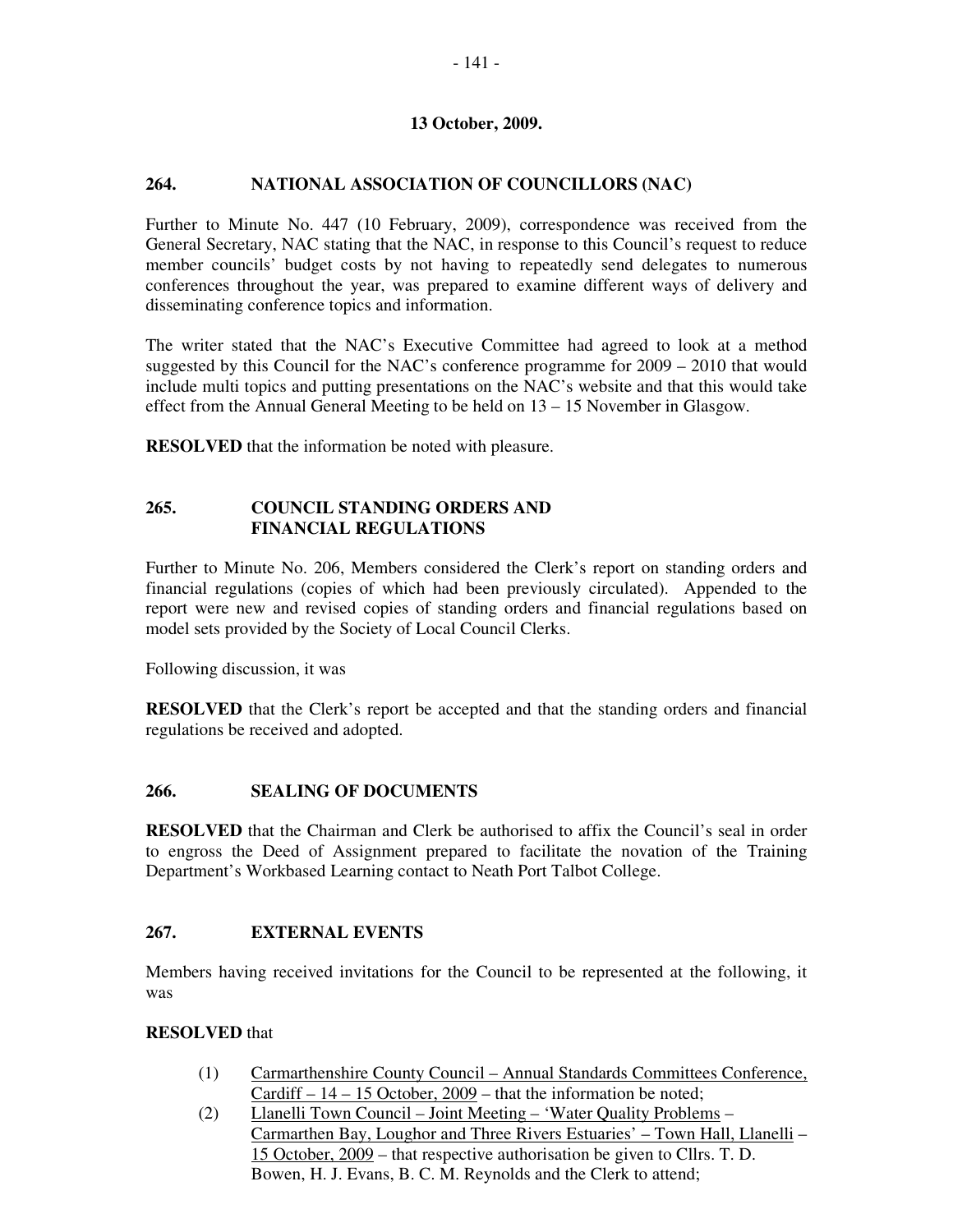- (3) Carmarthenshire County Council Second Key Stakeholder Forum Drop-in Session – Swansea Bay and Carmarthen Bay (Lavernock Point to St. Ann's Head) Shoreline Management Plan Review (SMP2) – National Botanic Garden of Wales – 3 November, 2009 – that the Clerk be authorised to attend;
- (4) National Association of Councillors Annual Conference 'Local Government – The Recession and Beyond' – Menzies Hotel, Glasgow – 13 – 15 November, 2009 – that Cllr. T. D. Bowen be authorised to attend;
- (5) Carmarthenshire County Council/One Voice Wales 'Working Together Enhancing our Communities' – Ffos Las Racecourse – 19 November, 2009 – that authorisation be given to one member from the Plaid Cymru group of councillors and the Clerk to attend, with the name of the member to be forwarded to the Clerk in due course.

### **268. MATTERS REPORTED**

**RESOLVED** that the schedule of matters reported be noted.

# **269. LLANELLI JOINT BURIAL AUTHORITY**

Members received the following Minutes of a meeting of the Llanelli Joint Burial Authority held on 8 July, 2009:-

At the Meeting of the Llanelli Joint Burial Authority held at Vauxhall Buildings, Vauxhall, Llanelli, on Wednesday, 8 July 2009 at 4:00 pm.

Present: Cllr. C.C. Lucas (Chairman)

Cllrs.

| T. D. Bowen    |             | T. J. Jones  |
|----------------|-------------|--------------|
| M. J. P. Burns |             | A. G. Morgan |
| S. M. Donoghue |             | K. D. Rees   |
|                | J. Williams |              |

# 16. CHAIRMAN'S ANNOUNCEMENT

It was with sadness that the Chairman referred to the death of Lance Corporal David Dennis from the Light Dragoons who was killed on 4 July 2009 whilst serving his country in Afghanistan. The Chairman remarked that Lance Corporal Dennis was a resident of Dafen but no doubt his death would be felt throughout Llanelli.

### 17. APOLOGIES FOR ABSENCE

Apologies for absence were received from Cllrs S. L. Davies and W. J. Lemon.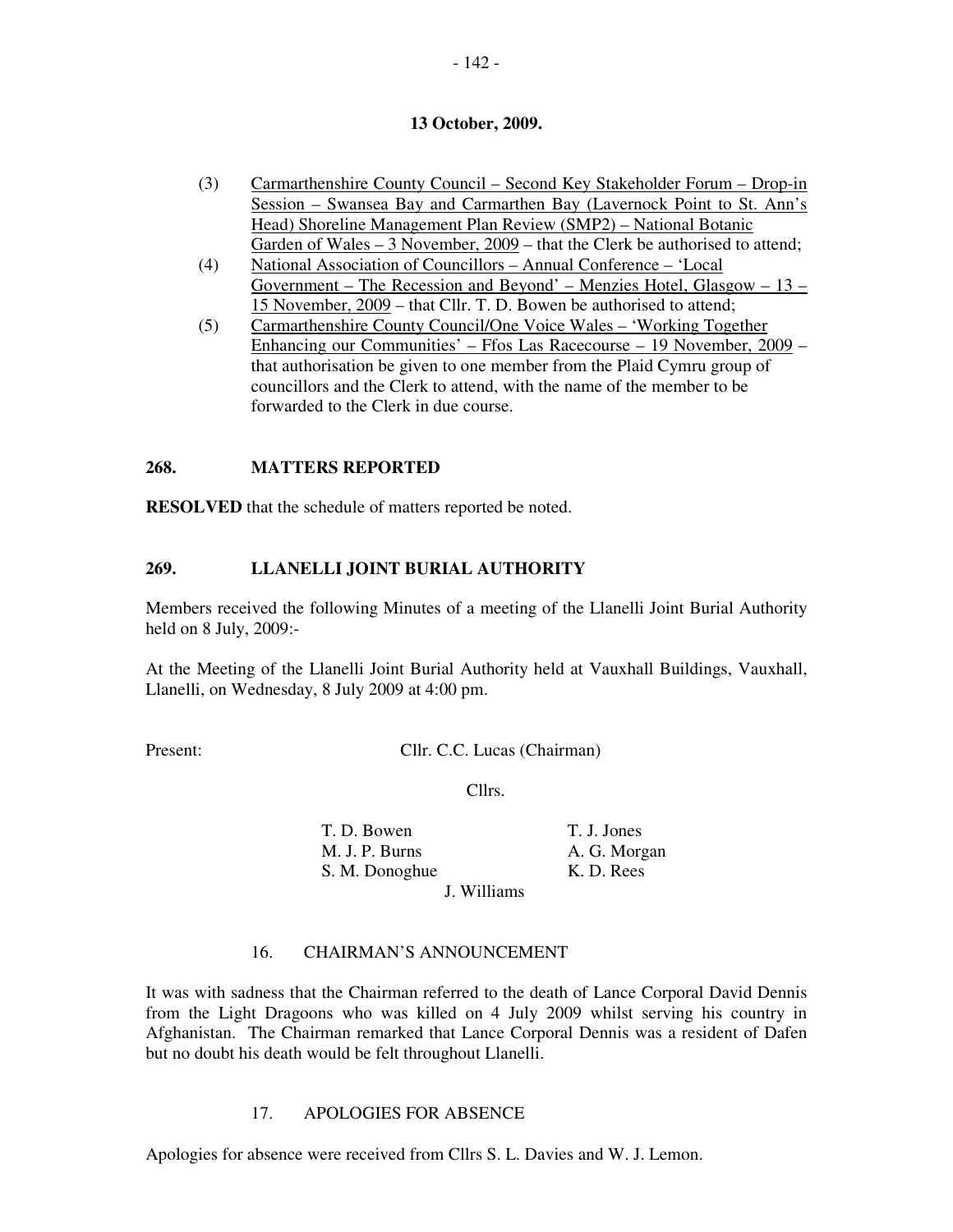#### 18. MEMBERS' DECLARATIONS OF INTEREST

No declarations of interest were made.

#### 19. CONFIRMATION OF MINUTES

RESOLVED that the following minutes (copies of which had been previously circulated) be confirmed and signed as a true record of proceedings.

Annual Meeting - 10 June 2009

### 20. INCOME AND EXPENDITURE REPORTS

RESOLVED that the income and expenditure report for May 2009 and the provisional report for June 2009 be noted.

### 21. SCHEDULE OF PAYMENTS

Consideration was given to the schedule of payments for June 2009, which revealed expenditure for the month amounted to £23,933.69.

RESOLVED that the information be noted.

### 22. AUDIT ANNUAL RETURN FOR THE YEAR ENDING 31 MARCH 2009

Members considered the Audit Annual Return document for the financial year ending 31 March 2009, and it was

RESOLVED that the general preparation of the document which included a summary of the Statement of Accounts in Section 1 and the Annual Governance Statement provided in Section 2 be approved accordingly.

### 23. ICCM CONFERENCE, KENILWORTH – 28 – 30 SEPTEMBER 2009

RESOLVED that the Chairman, Vice-Chairman and Cemetery Manager be authorised to attend the conference.

#### 24. CEMETERY SIGNAGE

Members considered the Cemetery Manager's report regarding a proposal to introduce new signage throughout the cemetery grounds as the current signage was considered to be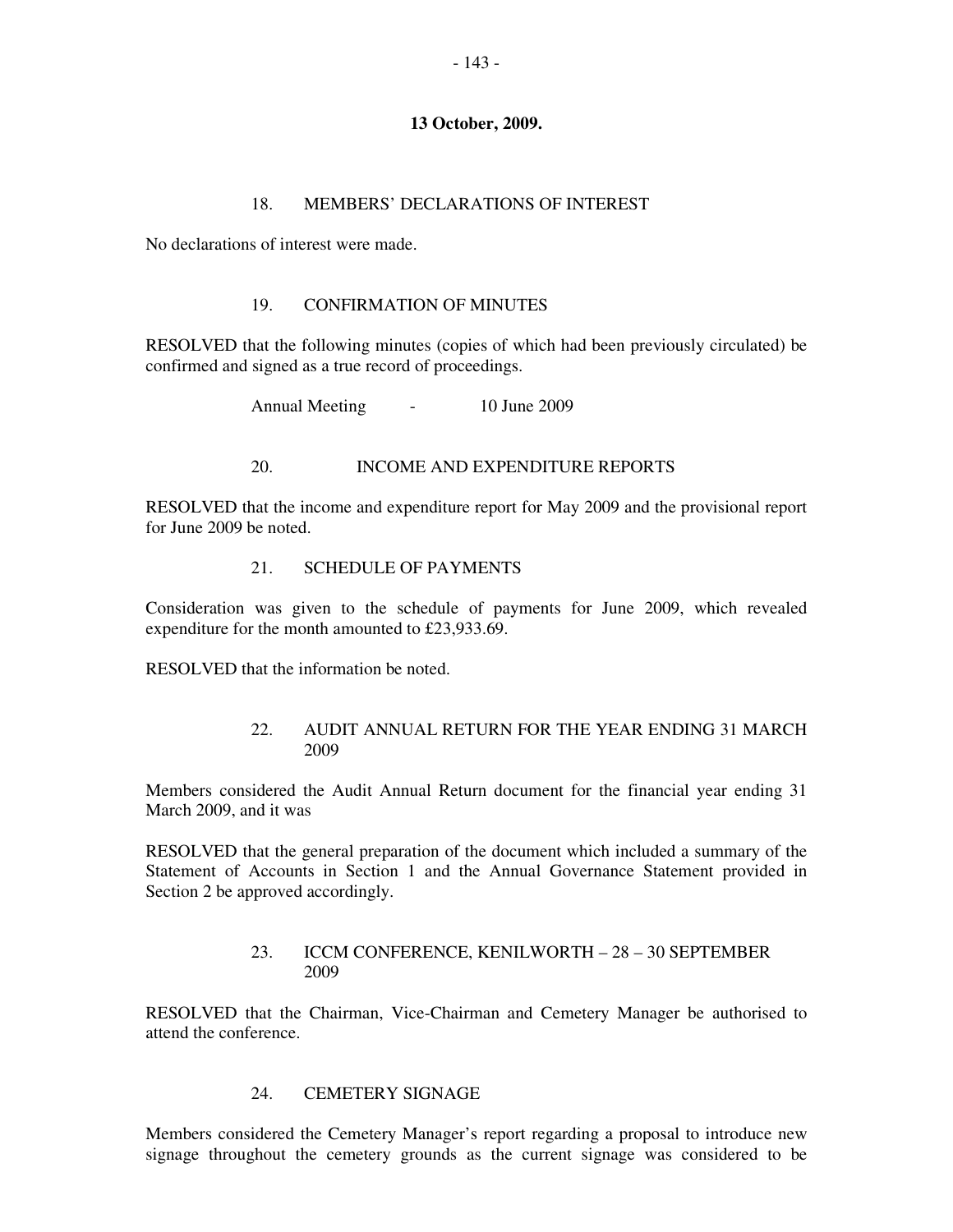inadequate. Members were presented with themed illustrative designs and following discussion it was

RESOLVED that the report be accepted and that the Cemetery Manager present a final draft of the new signage for further consideration at a future meeting, based upon the general theme and illustrative designs set out in the report.

# 25. PUBLIC BODIES (ADMISSION TO MEETINGS) ACT, 1960

RESOLVED that in view of the confidential nature of the business to be transacted the following matter be considered in private and that the power of exclusion of the public under Section 1(2) of the Public Bodies (Admission to Meetings) Act, 1960 be exercised.

# 26. STAFFING MATTERS

Members considered a letter from DG requesting an increase in the daily payment received for gate closing duties. Following discussion, it was

RESOLVED that the request be approved and that the daily payment rate be uplifted so that it is commensurate to half an hours overtime payment per evening.

………………………………….... The Meeting concluded at 4:25 pm

……………………………………

**RESOLVED** that the Minutes be noted.

### **270. SENIOR CITIZENS' DAY CENTRE JOINT MANAGEMENT COMMITTEE**

Members received the following Minutes of a meeting of the Senior Citizens' Day Centre Joint Management Committee held on 8 July, 2009:-

"At a Meeting of the SENIOR CITIZENS' DAY CENTRE JOINT MANAGEMENT COMMITTEE held at The Town Hall, Llanelli on Wednesday,  $8<sup>th</sup>$  July 2009 at 6.00 p.m.

PRESENT: Councillors G.H. Wooldridge (Chairman), H.J. Evans, J. Roberts (Vice-Chairman) and Mrs. L.J. Stedman.

APOLOGIES: Councillors Mrs. P.J. Edmunds, M.L. Evans and D.H. Skivington.

7. CHAIRMAN'S ANNOUNCEMENT

The Chairman (Councillor G. H. Wooldridge) welcomed members to the meeting and extended a warm welcome to Councillor H.J. Evans, who was attending his first meeting of the Committee.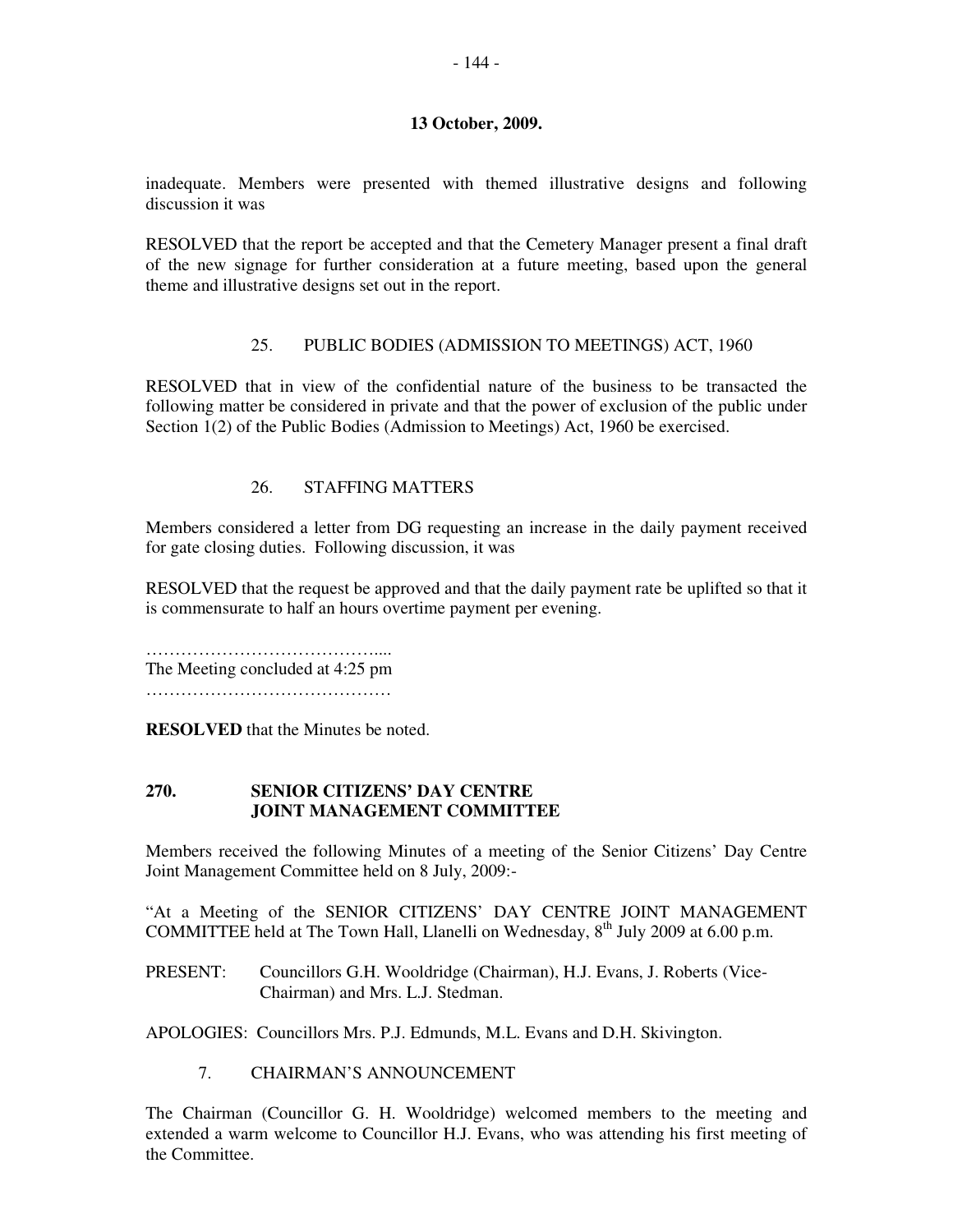# 8. MINUTES OF PREVIOUS MEETING

RESOLVED – that the Minutes of the previous meeting held on  $13<sup>th</sup>$  May 2009 be received. verified and confirmed.

# 9. FINANCIAL REPORTS

# (1) INCOME AND EXPENDITURE

RESOLVED – that the financial report giving details of cumulative income and expenditure for the period  $1<sup>st</sup>$  April – 30<sup>th</sup> June 2009 in the sums of £12,323 and £10,990 respectively be approved (copies having been previously circulated to members).

# (2) ACCOUNTS FOR PAYMENT

Consideration was given to the written report of the Finance Officer relating to accounts for payment (copies having been previously circulated to members). The report disclosed that payments made for the period  $14<sup>th</sup>$  May –  $8<sup>th</sup>$  July 2009 in respect of Direct Debits, reimbursements, BACS payments and Voucher Nos. 4171 – 4179 (inclusive) amounted to £10,040.42.

RESOLVED – that payment of the aforementioned accounts be approved.

10. HIRINGS

Consideration was given to a written schedule of hirings of the Day Centre for the months of May and June 2009 (copies having been previously circulated to members).

RESOLVED – that the report be noted and approved.

11. FUTURE OF LLANELLI Y.M.C.A.

Further to Minute No. 6 of the Committee meeting held on  $13<sup>th</sup>$  May 2009, the Town Clerk advised members of the up-to-date position.

He referred to the following matters –

- (1) A meeting on  $10^{th}$  June 2009 where he and Mr. Mark Galbraith, Clerk to the Llanelli Rural Council had met representatives of Carmarthenshire County Council and Family Housing Association to discuss the possible future refurbishment and redevelopment of the building.
- (2) Correspondence which had passed between the Chief Executive Officer of Y.M.C.A. Wales and himself.
- (3) A request for Counsel's Opinion which had been sent to Counsel on  $11<sup>th</sup>$  June 2009.
- (4) Details of the verbal response given by Counsel by telephone on  $6<sup>th</sup>$  July 2009.